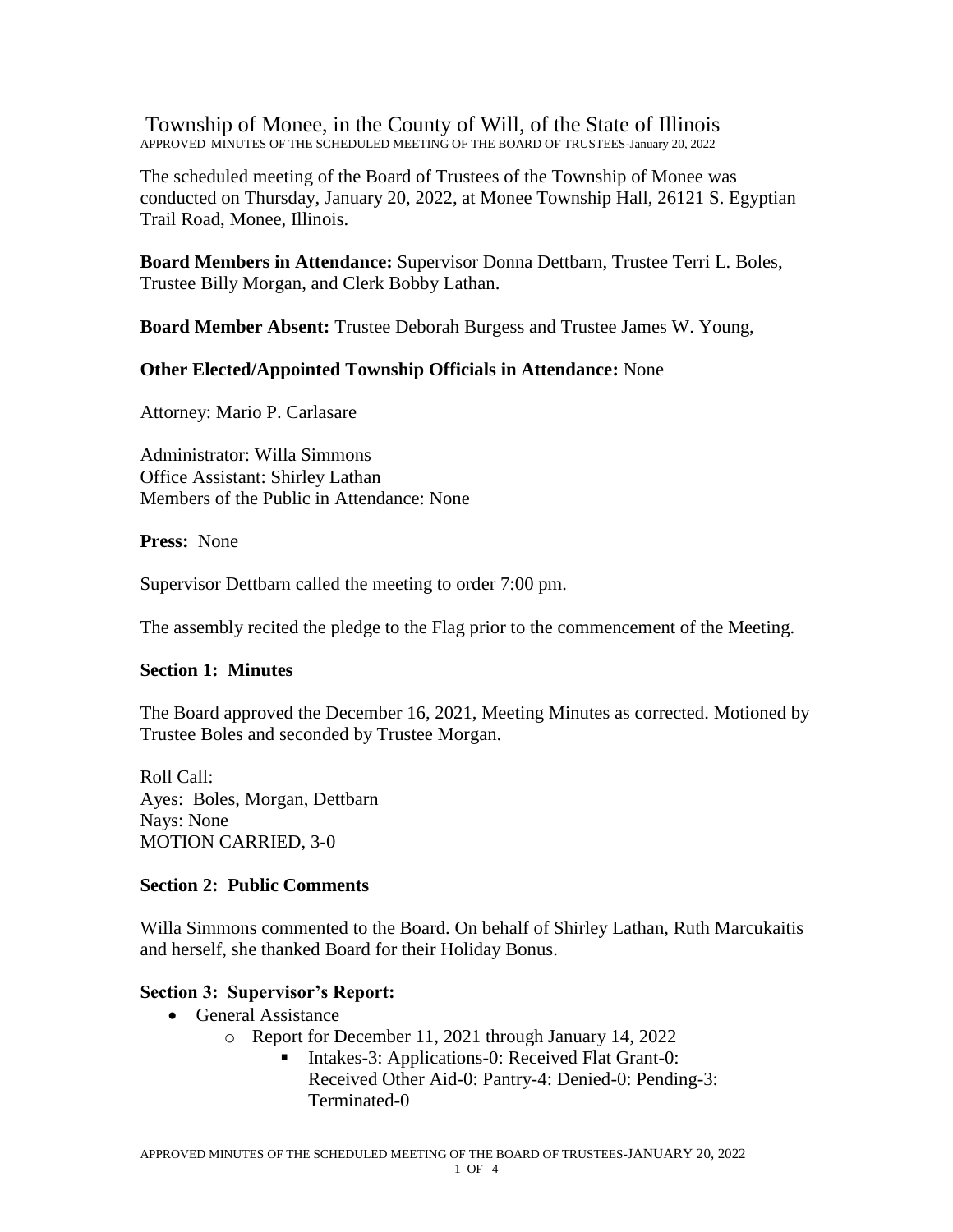Total on General Assistance-3

- Total Amount for General Assistance (GA)- \$966.00
- Total Amount for Emergency Assistance (EA)- \$ 525.00
- Total Amount for GA and EA- \$1,491.00
- o Supervisor Dettbarn wanted to thank the Highway Commissioners Department for Picking-up Food and Toys for Tots Donation for the Holiday Season.
- o Supervisor Dettbarn is reviewing and adjusting the Guidelines for Emergency Assistance (EA) to better support the Recipients.
- o A complete Holiday Report 2021 for Thanksgiving and Christmas (listing Volunteers, Donor and Recipients) will be included and filed with approved minutes for January 2022.
- o Deadline for Newsletter is Friday, February 18, 2022.
- o Will-Grundy Medical Clinic (WGMC) sent the Township a Thank-You letter for supporting their organization.

### **Section 4: Clerk's Report**

• A request was made for the publication of Monee Township 2022 Monthly Meeting Dates in the Thursday, January 20, 2022, Edition of the Vedette.

### **Section 5: Highway Commissioner's Report:**

• None

### **Section 6: Assessor's Report.**

• None

### **Section 7: Attorney's Report**

 Letters have been sent to dismiss both 2019 and 2020 Tax Cases. No response yet.

### **Section 8: Standing Committee/Commission Report**

Township Plan Commission Report:

• None

### **Section 9: New Business**

A Blood Donation Drive will possibly be scheduled for Wednesday, May 4, 2022.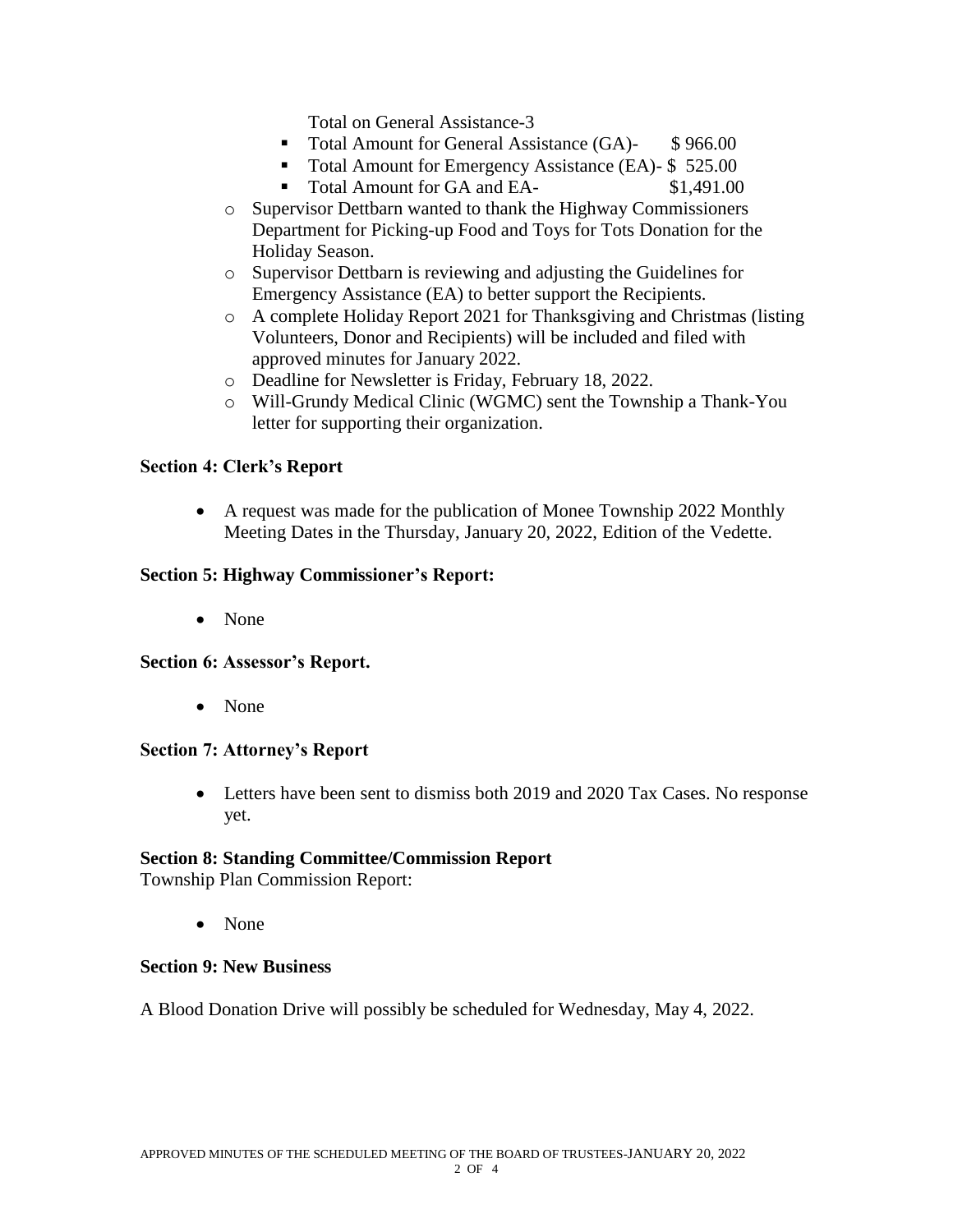The Board approved the mileage rate of \$0.585 for 2022. Motioned by Trustee Boles and seconded by Trustee Morgan.

Roll Call: Ayes: Boles, Morgan, Dettbarn Nays: None

MOTION CARRIED 3-0

The Board approved Social Service Agreement with University Park Lions for \$7,400.00. Motioned by Trustee Morgan and seconded by Trustee Boles.

Roll Call: Ayes: Boles, Morgan, Dettbarn Nays: None

MOTION CARRIED 3-0

Will Ride-No reports

### **Section 10: Old Business**

None

# **Section 11: Trustee Audit of Accounts/Clerk Certification Audit**

The Board approved the payment of the bills as presented for the period of December 17, 2021, through January 20, 2022. Motioned by Trustee Boles and seconded by Trustee Morgan.

Roll Call:

Ayes: Boles, Morgan, Dettbarn Nays: None

MOTION CARRIED, 3-0

# **Section 12: Board Comments:**

None

### **Adjournment:**

The Board meeting was adjourned at 7:29 pm. Motioned by Trustee Morgan and seconded by Trustee Boles.